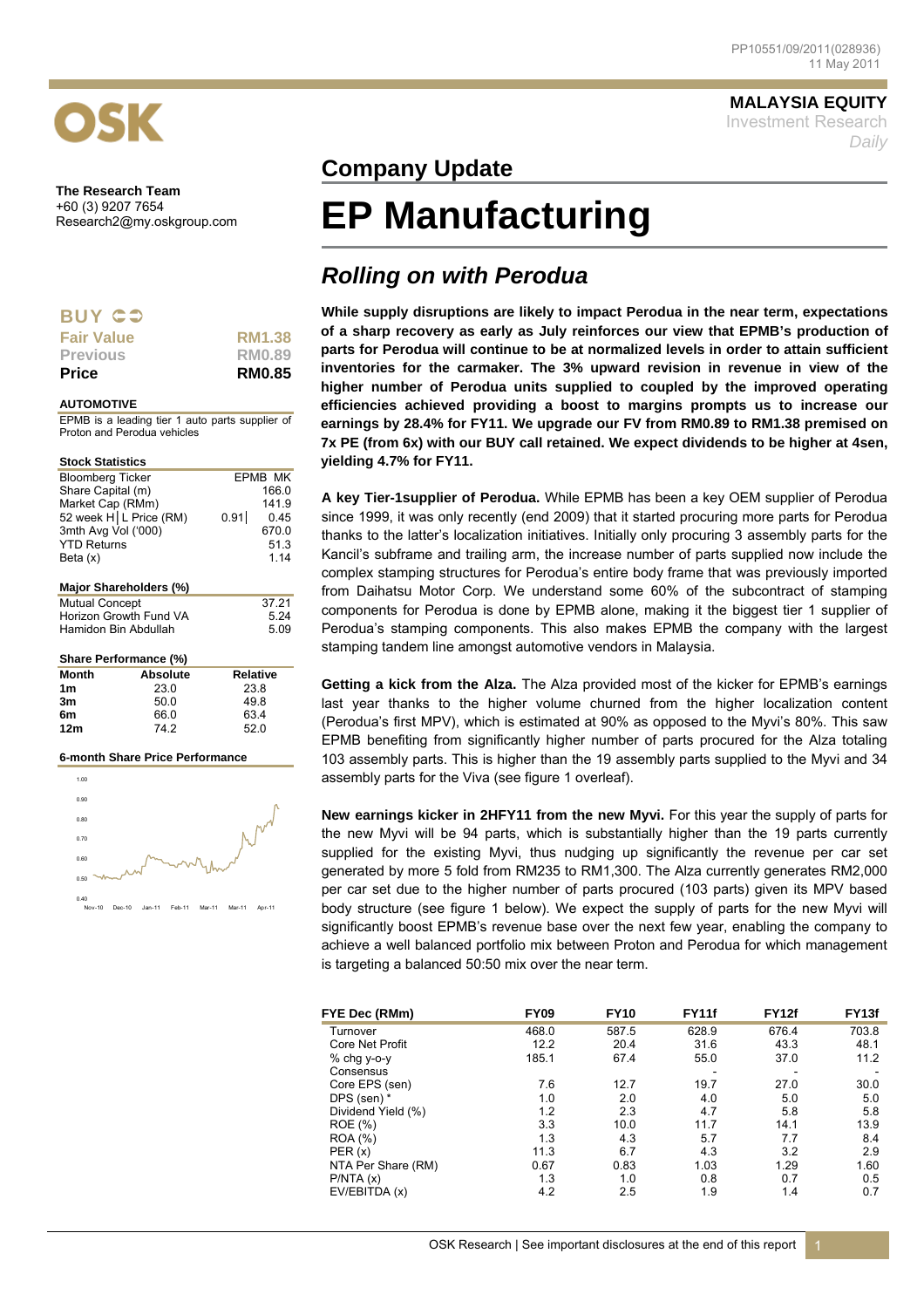

### **Figure 1: Number of parts assembled (units) and revenue per car set for Perodua's model line-up (RM/unit)**

**The balancing act.** Currently, Proton's revenue share still represents a disproportionately sizeable chunk of 56% (see figure 2 below) and Management intends to reduce it to 44% for 2011 (we expect 46%) once the higher revenue contribution from Perodua's new Myvi kicks in noting that production of parts has started to commence since April. Perodua's higher localization initiative which kicked off since the Alza has enabled EPMB to increase its revenue contribution from Perodua by almost 90% in 2 years, as average revenue per car set contributed increases by 70% to RM747 (see figure 3 overleaf). Going forward we expect revenue contributed from Perodua to grow by a CAGR of 15% with Proton staying relatively flat over the next 3 years in view of our rather conservative forecasts given its uncertain model pipeline visibility.





*Source: OSK, Company Data*

**Production goes on.** Our latest checks with management reaffirms that Perodua remains committed to its forecasted volume of 195,000 units for 2011 despite the turn of event from the Japanese earthquake. As Perodua has the benefit of a higher localization rate compared to other Japanese vehicle assemblers, the likelihood of a protracted supply disruption have somewhat been overestimated by management. In a press briefing last week, Perodua's management cited strong confidence that production is expected to normalize by July, of which was faster than they had earlier expected. Perodua remains committed of its initial sales target of 195,000 units this year whereby any shortfall in volume delivery is to be made up for once operations across its supply chain resumes back to normalize levels.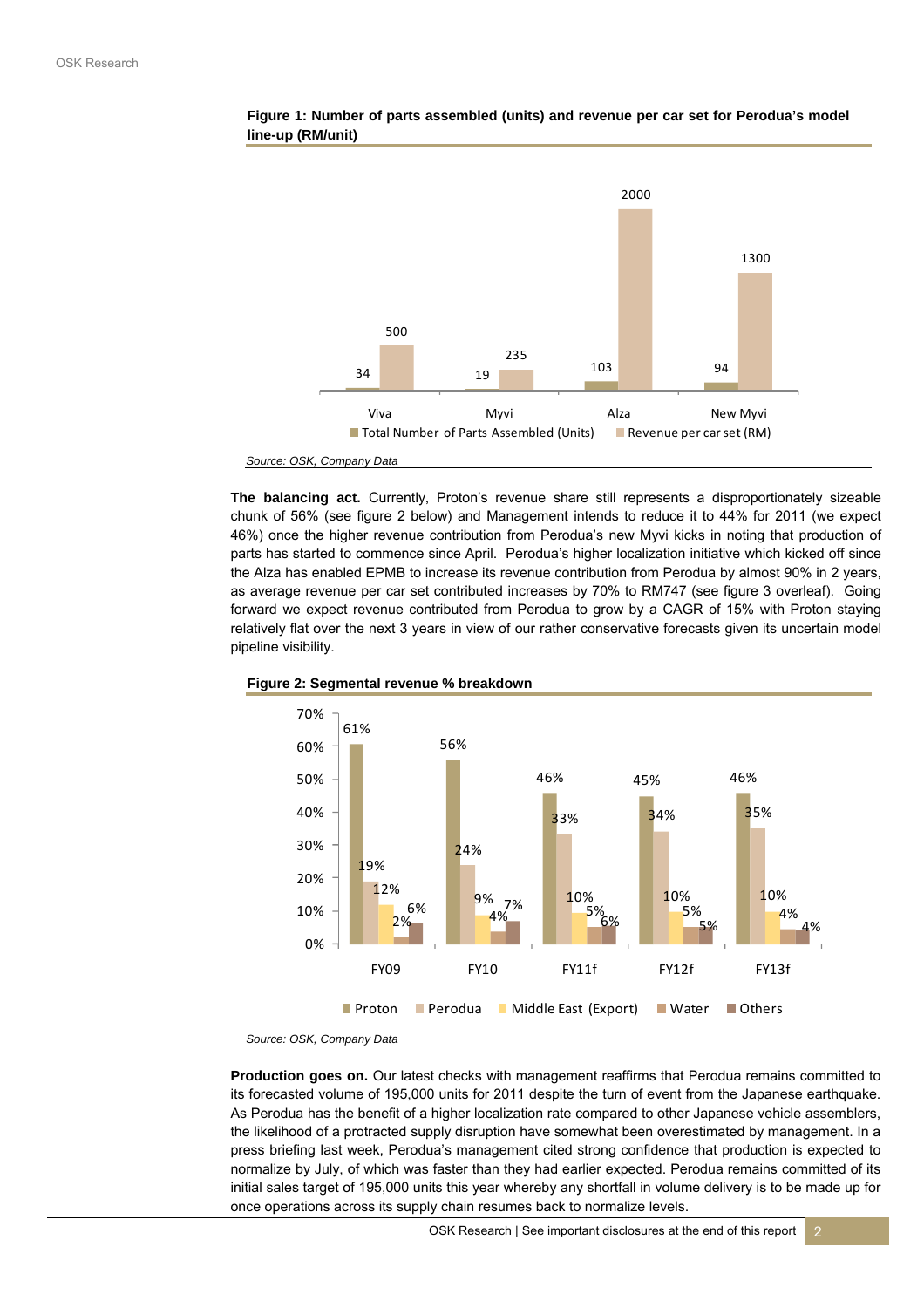**Myvi mostly affected.** It is understood that production running throughout April and June is expected to decline by 11%, the bulk of which is from the Myvi (down by 15.7%) due to insufficient inventory noting that the existing one is ceasing production sometime by the end of the 1H. The shortage of procuring parts for the Myvi has therefore resulted in the delay of the upcoming launch of the new Myvi, which has been postponed from April to sometime in the 2H. We think management would likely push its targeted launching before the Hari Raya festive season during the time when vehicle sales tend to be buoyant beforehand.

**Key tier 1 vendors unlikely to be affected.** As Perodua management expects a full recovery by July with its projected volume for 2011 retained at 195,000 units, we anticipate that Perodua's key tier 1 vendors such as EPMB who are supplying platform related body structures (and others who are involved in the initial production of a vehicle) to be likely unaffected noting that Perodua will need ample inventory (despite the vehicle being partially completed due to shortage of components and parts from Japan) in anticipation of a full swing recovery by July.

| Segmental revenue breakdown (RM'm)    | <b>FY07</b> | <b>FY08</b> | <b>FY09</b> | <b>FY10</b> | <b>FY11f</b> | <b>FY12f</b> | FY13f        |
|---------------------------------------|-------------|-------------|-------------|-------------|--------------|--------------|--------------|
| Proton                                | 167         | 325         | 284         | 329         | 289          | 305          | 323          |
| Perodua                               | 68          | 74          | 89          | 141         | 210          | 233          | 249          |
| Middle East (Export)                  | 50          | 56          | 56          | 53          | 60           | 67           | 71           |
| Water                                 | 0           | 13          | 10          | 23          | 34           | 36           | 31           |
| <b>Others</b>                         | 18          | 15          | 29          | 42          | 35           | 35           | 30           |
| Revenue                               | 303         | 484         | 468         | 587         | 629          | 676          | 704          |
| <b>Volume ('000)</b>                  | <b>FY07</b> | <b>FY08</b> | <b>FY09</b> | <b>FY10</b> | <b>FY11f</b> | <b>FY12f</b> | <b>FY13f</b> |
| Proton (incl. export)                 | 135.5       | 160.4       | 173.1       | 189.3       | 198.8        | 210.4        | 216.7        |
| Perodua                               | 162.2       | 167.4       | 166.7       | 188.6       | 193.8        | 211.8        | 220.1        |
| Average revenue per car set (RM)      | <b>FY07</b> | <b>FY08</b> | <b>FY09</b> | <b>FY10</b> | <b>FY11f</b> | <b>FY12f</b> | <b>FY13f</b> |
| Proton                                | 1.233       | 2.029       | 1.641       | 1.738       | 1.454        | 1.448        | 1,492        |
| Perodua                               | 419         | 443         | 534         | 747         | 1.084        | 1,101        | 1,129        |
| $\sim$ $\sim$ $\sim$<br>$\sim$ $\sim$ |             |             |             |             |              |              |              |

#### **Figure 3: Revenue contribution, volume and average revenue per car set**

*Source: OSK, Company Data*

**EPMB starts its engine.** EPMB is unlikely to see any halt in demand from Perodua in anticipation of a full swing recovery by July in order to maximize inventory. Hence we only make changes on EPMB's volume parameters but leave our volume parameters for both UMW and MBM unchanged in the meantime as automakers are likely to see continued shortages notably on key critical items such as metallic paint pigments, brake systems, electronic control units and electronic transmission systems that would potentially put some bottleneck to the final delivery of vehicles to customers.

We understand that EPMB has already started production of body structures for the new Myvi with a monthly average production over the next 4 months averaging at 8000 units per month to fulfill Perodua's inventory noting that the automaker is anticipating a full swing recovery before Hari Raya to capture the festive season spending spree, of which typically would see a strong uptrend in volume from both Proton and Perodua. 8000 units of Myvis per month are typically higher than the monthly average of the total Myvis sold last year (which averages at 6400 units monthly).

Factoring the higher volume assumption for Perodua that will be supplied by EPMB, of which we take Perodua's forecasted production numbers of 194,000 units; we have since then revised our revenue and earnings forecast (for FY11-FY13) as detailed in figure 4 below.

#### **Figure 4: Changes in earnings forecast**

|                           | Previous | Revised  | Variance |
|---------------------------|----------|----------|----------|
| Revenue                   |          |          |          |
| FY11f                     | 612.0602 | 628.9278 | 2.8%     |
| FY <sub>12f</sub>         | 693.6453 | 676.3859 | $-2.5%$  |
| FY <sub>13f</sub>         | 735.1819 | 703.8272 | $-4.3%$  |
| Earnings                  |          |          |          |
| FY11f                     | 24.61042 | 31.59151 | 28.4%    |
| FY <sub>12f</sub>         | 30.78327 | 43.27344 | 40.6%    |
| FY <sub>13f</sub>         | 28.57271 | 48.11434 | 68.4%    |
| Source: OSK, Company Data |          |          |          |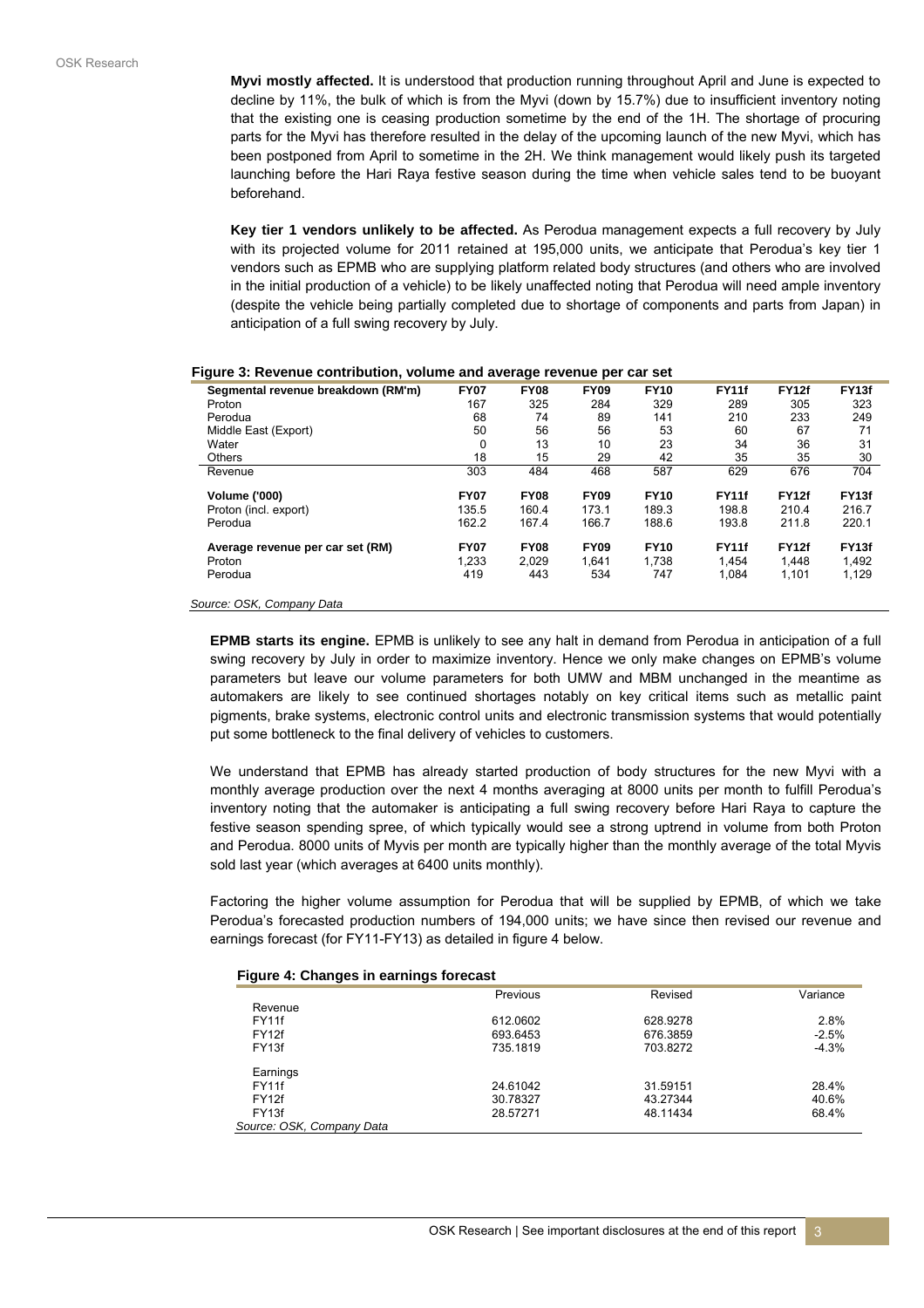**Earnings catalyst on improved operating efficiencies.** Key earnings catalyst moving forward is EPMB's foreseeable expanding operating margins, of which EPMB has already started to reflect its results on a Q-o-Q and Y-o-Y basis. According to Management, despite churning a lower revenue base for the first quarter in 2011 given the lower volume contribution from Perodua; thanks to EPMB's continued effort in efficiently managing its day to day operations, EPMB has been able to stage better margins both y-o-y and q-o-q. A bumper of our earnings kicker is attributed to significant improvement in operating margins as witnessed in Q1FY12, where earnings for the quarter alone represented 40% of our full year forecast.

**Staying on the conservative end.** We note that we are staying on the conservative side to our forecasted key assumptions in deriving our projected revenue growth for 2012 and 2013 as we have assumed that revenue per car set for the upcoming model by both Proton and Proton remains relatively unchanged although we are optimistic that EPMB will likely be able to procure more parts per car set as it moves to the upper value chain as a leading tier 1 automotive supplier. Hence, this should give more room for further upside in our forecasts going forward, pointing out that EPMB are already undergoing the planning stage with both Proton and Perodua for the Persona and Viva replacement respectively which is slated to be launched sometime in 2012.

We believe that the upcoming Viva (which is based on the Kancil's and current Viva's platform) will be a striking resemblance to the Daihatsu e:S concept car which is slated to be launched in Japan sometime this year (see picture below), although we cannot discount the possibility of a likely delay due to the supply disruptions caused by the recent earthquake in Japan.

**Investing for the future.** As of end 2010, a total investment of RM231m has been made by EPMB for Perodua's line of which over RM150m has been poured since their localization initiative back in 2007-2008. Surprisingly, investments made in Perodua have now exceeded the RM216m investment made in Proton (since as far back in 1994) given the high investments on dies and stamping machineries.

Due to the highly strict quality standards maintained by Perodua's Japanese principles, the whole stringent process in securing the contract took EPMB almost 2 years (including R&D). Dies and stamping machineries are of the highest standards which are mostly imported from Korea and tested by Daihatsu's quality engineers. Noting that a vehicle platform can have a lifespan of more than 5 years with several kinds of models developed on it, the fact that EPMB supplies platform related body frames just points out that EPMB's orderbook from Perodua shows high visibility in volume of at least over the next 5 years.



**Figure 5: The Daihatsu e:S concept car** 

*Source: OSK, Company Data*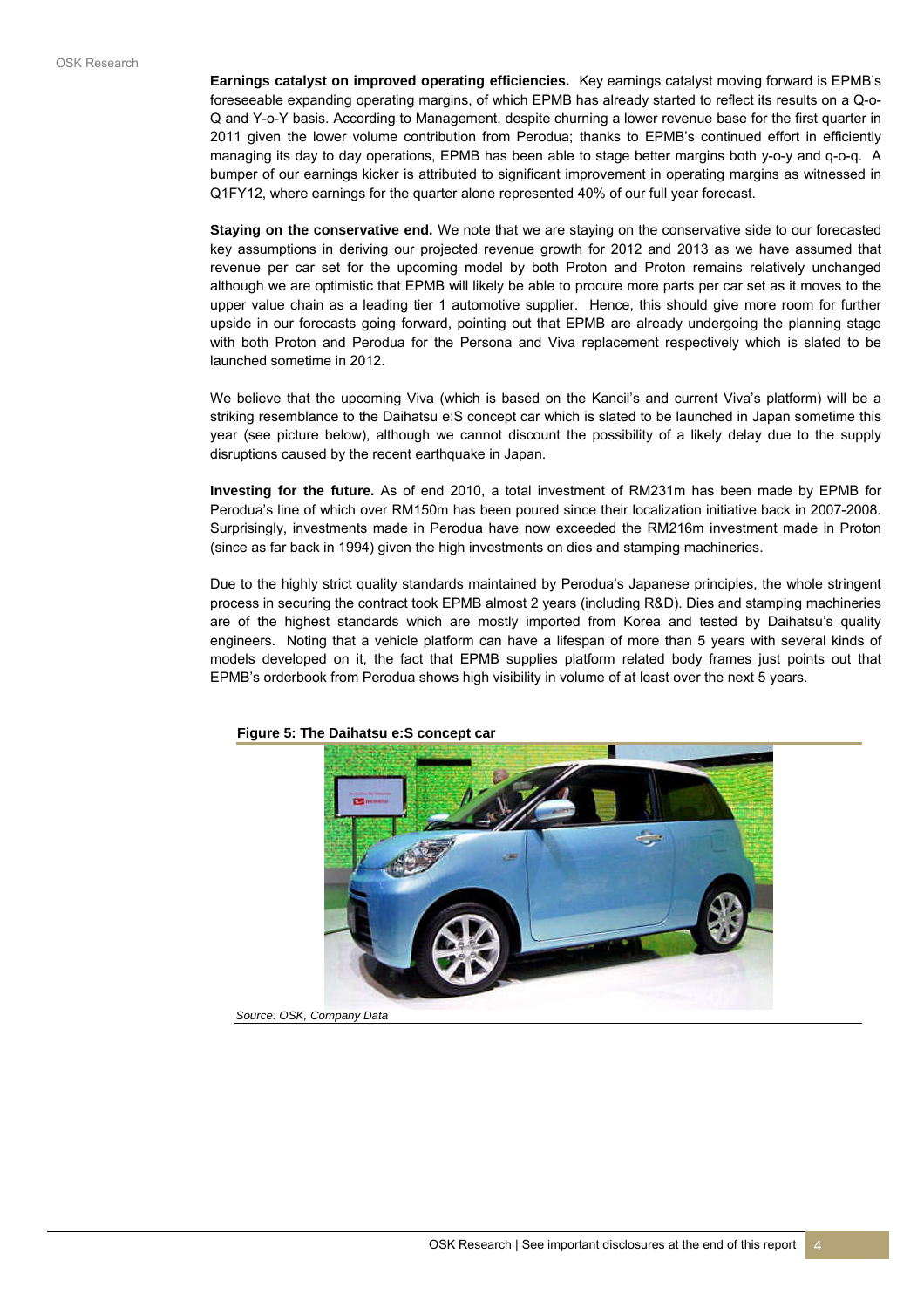**Possibly expanding into Indonesia.** Following the earthquake and tsunami disaster that struck Japan, we note that recently it has been reported that Toyota Motor Corp is seriously considering into shifting some of its plant operations from Japan to Indonesia given the sizeable volume potential. Daihatsu Motor Corp, which in turn is also owned by Toyota Motor Corp has a total manufacturing capacity of 330,000 units of which 70% of the volume are catered for Toyota models sold in Indonesia.

Meanwhile we also understand that Indonesia's existing Perodua look-alike there in Indonesia dubbed the Daihatsu Sirion is also being manufactured and imported by Perodua SB, though volume as of now is insignificant at just over 8,000-10,000 units since 2006 given the popularity of Daihatsu MPVs there overshadowing demand for its own compact cars.

More importantly, what could follow suit going forward is the possibility of EPMB expanding its horizon and expertise to Daihatsu Indonesia considering that the automaker will potentially be collaborating jointly with Toyota Motor Corp to develop a compact car dedicated to the Indonesian and ASEAN market. This move is expected to create an additional capacity of 100,000 units per annum for Daihatsu Indonesia with an investment commitment of RM800m for the new plant which is expected to run sometime in 2013. Like Perodua Malaysia, the upcoming Indonesia Daihatsu plant will also have similar stamping and welding, assembly and painting facilities. We foresee over the longer term, this represents a sizeable opportunity for EPMB to capitalize on Daihatsu's growing potential in Indonesia's compact car segment.

**Supplying Bosch components to DRB's localized Volkswagen (VW) plant.** With Bosch (a leading autoparts supplier globally) as a key technical partner, another possible venture that EPMB would be able to participate is VW's upcoming localized production of the Passat. Completion of the plant, according to media reports is slated to be sometime as early late 2011. However, as initial localization will be at minimal levels; taking the time involved for the development grounds as determining factor (as was the case with its manufacturing deal contracts secured for the Alza and Perodua) we do not see EPMB riding on this revenue contribution yet.

#### **VALUATION AND RECOMMENDATION**

**Upgrading FV, Maintain BUY.** We expect FY11 earnings to grow by 55% on the back of a revenue growth of 7%. Key earnings driver for this year is the stark improvement in operating efficiencies across EPMB's production lines. This was witnessed in its 1Q results announced recently where earnings for the quarter alone represented 40% of our full year forecast as EBIT margins inched up strongly from 4.96% to 8.68%. Our checks with management revealed that operations were optimized at its cost efficient level with further reduction on production line downtimes. Following the upgrade in earnings by 28.4% for FY11, this nudges up our fair value from RM0.89 to RM1.38 with our BUY call retained of which our valuation parameter is now pegged at 7x (previously 6x) FY11 EPS. We think 7x is justifiable as it is the stock's 5 year average forward multiple. Staged to grow earnings by a CAGR of 33%, net gearing is expected to improve from 69% to 36% this year and we also foresee that the counter is ripe for a higher dividend over the next few years as hinted by Management. We forecast dividends this year to be at 4sen net this year, which yields attractively at 4.7%. Maintain BUY with a higher fair value offering an upside of 61%. Furthermore, the stock is supported by strong buy back activities on a daily basis over the past couple of weeks, signaling strong conviction by management on the outlook of the company moving forward.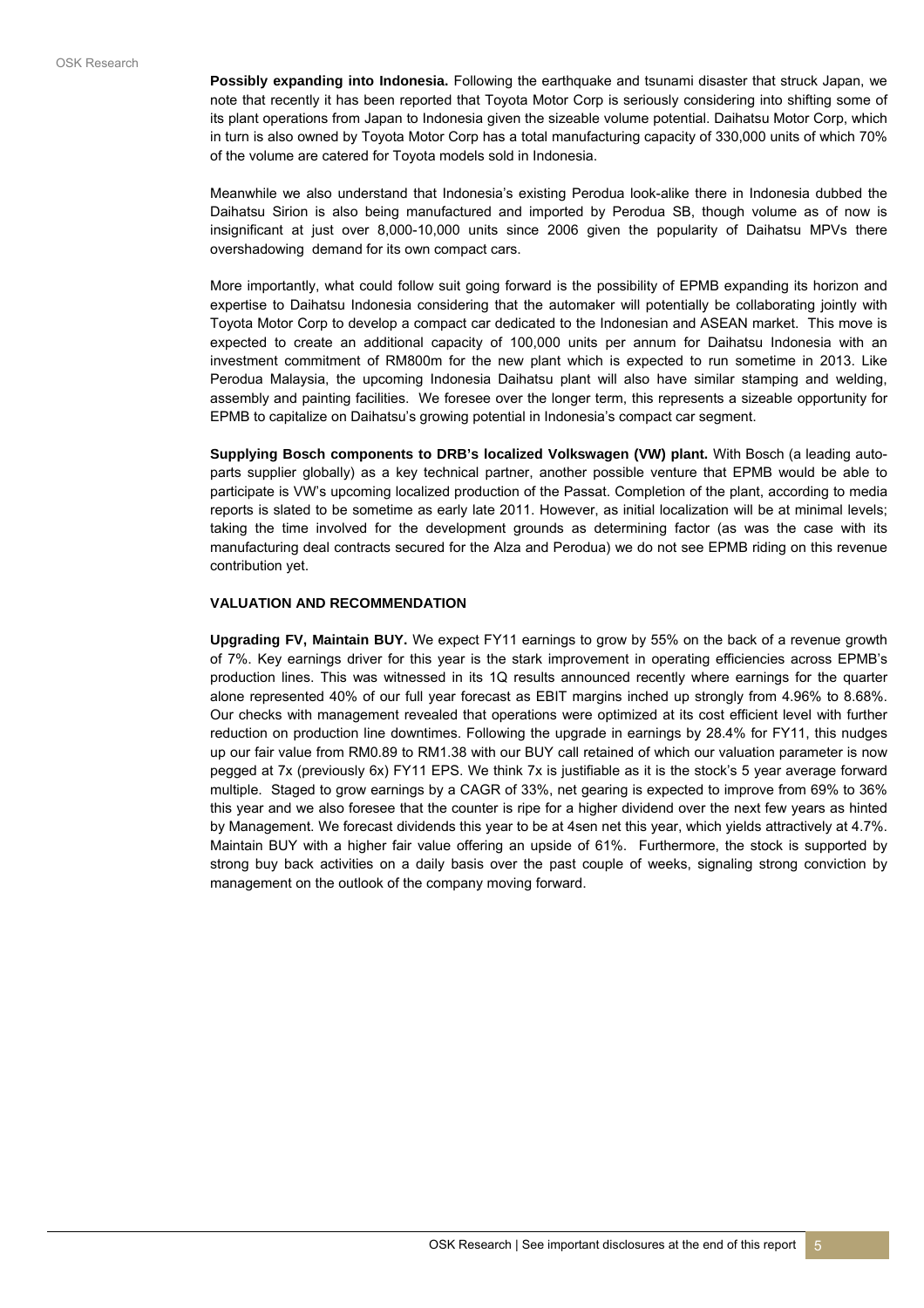| <b>OSK Research</b>                   |                    |                    |                    |                    |                    |
|---------------------------------------|--------------------|--------------------|--------------------|--------------------|--------------------|
| FYE Dec (RMm)                         | <b>FY09</b>        | <b>FY10</b>        | <b>FY11f</b>       | <b>FY12f</b>       | FY13f              |
| <b>Key Assumptions</b>                |                    |                    |                    |                    |                    |
| Volume                                |                    |                    |                    |                    |                    |
| Perodua<br>Proton (incl. its Exports) | 166,736<br>173,051 | 188,638<br>189,274 | 193,840<br>198,788 | 211,763<br>210,391 | 220,093<br>216,702 |
| Average Revenue Per car               | 534                | 747                | 1,084              | 1,101              | 1,129              |
| (Perodua)                             |                    |                    |                    |                    |                    |
| Average Revenue Per car               | 1,641              | 1,738              | 1,454              | 1,448              | 1,492              |
| (Proton)                              |                    |                    |                    |                    |                    |
|                                       |                    |                    |                    |                    |                    |
| Income Statement (RM'm)               |                    |                    |                    |                    |                    |
| Revenue                               | 468.0              | 587.5              | 628.9              | 676.4              | 703.8              |
| <b>EBITDA</b>                         | 85.6               | 118.4              | 128.8              | 134.2              | 139.4              |
| Depreciation & Amortization           | $-58.8$            | $-80.3$            | $-85.8$            | $-77.7$            | $-78.1$            |
| EBIT                                  | 26.8               | 38.0               | 43.0               | 56.4               | 61.3               |
| Interest Expense<br>Interest Income   | $-14.1$<br>0.1     | $-10.5$<br>0.3     | $-4.2$<br>0.7      | $-3.4$<br>1.0      | $-2.5$<br>1.4      |
| Profit before EI                      | 12.8               | 27.8               | 39.5               | 54.1               | 60.1               |
| EI                                    | $-4.9$             | 3.9                | 0.0                | 0.0                | 0.0                |
| <b>PBT</b>                            | 7.9                | 31.6               | 39.5               | 54.1               | 60.1               |
| Taxation                              | 0.0                | $-6.4$             | $-7.9$             | $-10.8$            | $-12.0$            |
| МI                                    | $-0.6$             | $-1.1$             | 0.0                | 0.0                | 0.0                |
| <b>Net Profit</b>                     | 7.3                | 24.2               | 31.6               | 43.3               | 48.1               |
| Core Net Profit                       | 12.2               | 20.4               | 31.6               | 43.3               | 48.1               |
|                                       |                    |                    |                    |                    |                    |
| Margin (%)<br><b>EBITDA</b>           |                    |                    |                    |                    |                    |
| <b>EBIT</b>                           | 18.3<br>5.7        | 20.1<br>6.5        | 20.5<br>6.8        | 19.8<br>8.3        | 19.8<br>8.7        |
| <b>PBT</b>                            | 2.7                | 4.7                | 6.3                | 8.0                | 8.5                |
| <b>Net Profit</b>                     | 1.6                | 4.1                | 5.0                | 6.4                | 6.8                |
| <b>Core Net Profit</b>                | 2.6                | 3.5                | 5.0                | 6.4                | 6.8                |
| Effective Tax Rate (%)                | 0.0                | 22.9               | 20.0               | 20.0               | 20.0               |
|                                       |                    |                    |                    |                    |                    |
| Y-o-Y % change                        |                    |                    |                    |                    |                    |
| Revenue                               | $-3.2$             | 25.5<br>38.2       | 7.1<br>8.9         | 7.5<br>4.1         | 4.1<br>3.9         |
| <b>EBITDA</b><br><b>EBIT</b>          | 37.1<br>40.0       | 41.8               | 13.1               | 31.1               | 8.6                |
| <b>PBT</b>                            | 153.2              | 117.8              | 42.1               | 37.0               | 11.2               |
| <b>Net Profit</b>                     | $-3.5$             | 232.3              | 30.3               | 37.0               | 11.2               |
| Core Net Profit                       | 185.1              | 67.4               | 55.0               | 37.0               | 11.2               |
|                                       |                    |                    |                    |                    |                    |
| Per Share Data                        |                    |                    |                    |                    |                    |
| Sales / Share (RM)                    | 2.9                | 3.7                | 3.9                | 4.2                | 4.4                |
| Core EPS (sen)<br>BV/ Share (RM)      | 7.6<br>1.38        | 12.7<br>1.51       | 19.7<br>1.68       | 27.0<br>1.91       | 30.0<br>2.16       |
| NTA/ Share (RM)                       | 0.67               | 0.83               | 1.03               | 1.29               | 1.60               |
| Dividend/ Share (sen)                 | 1.0                | 2.0                | 4.0                | 5.0                | 5.0                |
| FCFF/ Share (sen)                     | 43.4               | 47.1               | 38.1               | 34.7               | 48.0               |
| FCFE/Share (sen)                      | $-2.4$             | 14.6               | 8.5                | 6.1                | 23.4               |
|                                       |                    |                    |                    |                    |                    |
| Valuations                            |                    |                    |                    |                    |                    |
| $P/$ Sales $(x)$<br>PER (x)           | 0.3<br>11.3        | 0.2<br>6.7         | 0.2<br>4.3         | 0.2<br>3.2         | 0.2<br>2.9         |
| $P/$ Book $(x)$                       | 0.6                | 0.6                | 0.5                | 0.4                | 0.4                |
| $P/$ NTA $(x)$                        | 1.3                | 1.0                | 0.8                | 0.7                | 0.5                |
| Dividend Yield (%)                    | 1.2                | 2.3                | 4.7                | 5.8                | 5.8                |
| P/FCFF                                | 2.0                | 1.8                | 2.2                | 2.5                | 1.8                |
| P/FCFE                                | $-35.7$            | 5.8                | 10.0               | 14.0               | 3.6                |
| EV/EBITDA                             | 4.2                | 2.5                | 1.9                | 1.4                | 0.7                |

| FYE Dec (RMm)                                      | <b>FY09</b>        | <b>FY10</b>       | FY11f          | <b>FY12f</b>   | FY13f          |
|----------------------------------------------------|--------------------|-------------------|----------------|----------------|----------------|
|                                                    |                    |                   |                |                |                |
| <b>Balance Sheet</b><br><b>PPE</b>                 | 327.4              | 270.2             | 232.7          | 207.0          | 171.4          |
| Intangibles                                        | 112.6              | 110.1             | 104.7          | 98.9           | 90.2           |
| Others                                             | 5.4                | 5.5               | 5.5            | 5.5            | 5.5            |
| <b>Total Fixed Assets</b>                          | 445.4              | 385.8             | 342.9          | 311.4          | 267.1          |
| Receivables                                        | 81.7               | 98.5              | 120.6          | 139.0          | 144.6          |
| Others                                             | 28.9               | 40.1              | 32.1           | 34.8           | 36.3           |
| Cash                                               | 16.8               | 38.2              | 56.6           | 74.7           | 121.7          |
| <b>Total Current Assets</b><br><b>Total Assets</b> | 127.4<br>572.7     | 176.8<br>562.6    | 209.3<br>552.1 | 248.5<br>559.8 | 302.5<br>569.6 |
| <b>LT Borrowings</b>                               | 100.1              | 72.8              | 52.8           | 32.8           | 12.8           |
| Others                                             | 2.6                | 10.2              | 6.4            | 8.3            | 7.4            |
| <b>Total LT Liabilities</b>                        | 102.7              | 83.0              | 59.2           | 41.1           | 20.1           |
| Payables                                           | 107.3              | 110.0             | 114.2          | 124.2          | 129.3          |
| <b>ST Borrowings</b>                               | 130.9              | 121.9             | 101.9          | 81.9           | 66.9           |
| Others                                             | 5.0                | 4.9               | 6.6            | 6.3            | 6.9            |
| <b>Total ST Liabilities</b>                        | 243.1              | 236.9             | 222.7          | 212.5          | 203.1          |
| <b>Total Liabilities</b>                           | 345.8              | 319.9             | 281.9          | 253.6          | 223.2          |
| <b>Total Shareholder's Equity</b>                  | 226.9              | 242.7             | 270.2          | 306.3          | 346.4          |
| <b>Cash Flow</b>                                   |                    |                   |                |                |                |
| <b>PBT</b>                                         | $-0.1$             | 31.6              | 39.5           | 54.1           | 60.1           |
| Non Cash items                                     | 105.3              | 115.4             | 88.7           | 80.3           | 78.3           |
| Net Chg in Working Capital                         | 3.7                | $-32.2$           | $-19.7$        | $-21.7$        | $-13.1$        |
| Others                                             | 0.7                | $-6.4$            | $-7.9$         | $-10.8$        | $-12.0$        |
| CF from Operations                                 | 109.6              | 108.5             | 100.6          | 101.9          | 113.3          |
| Net Capex<br>Others                                | $-50.5$            | $-40.9$<br>$-4.6$ | $-42.7$<br>0.7 | $-48.8$<br>1.0 | $-38.2$<br>1.4 |
| CF from Investing                                  | 0.0<br>$-50.6$     | $-45.5$           | $-42.0$        | $-47.7$        | $-36.8$        |
| Dividends Paid                                     | $-0.3$             | 2.8               | 4.0            | 7.2            | 8.0            |
| Net Change in Borrowings                           | $-62.9$            | $-44.1$           | $-44.2$        | $-43.4$        | $-37.5$        |
| Others                                             | 0.0                | 0.0               | 0.0            | 0.0            | 0.0            |
| CF From Financing                                  | $-63.3$            | $-41.3$           | $-40.2$        | $-36.1$        | $-29.5$        |
| Net Cash Inflow (Outflow)                          | $-4.2$             | 21.7              | 18.4           | 18.1           | 47.0           |
| Beg Cash                                           | 9.0                | 4.8               | 32.7           | 51.1           | 69.2           |
| <b>Ending Cash</b><br><b>Other Restricted Cash</b> | 4.8                | 32.7              | 51.1           | 69.2           | 116.2          |
| <b>Total Cash in Balance Sheet</b>                 | 12.1<br>16.8       | 5.5<br>38.2       | 5.5<br>56.6    | 5.5<br>74.7    | 5.5<br>121.7   |
|                                                    |                    |                   |                |                |                |
|                                                    |                    |                   |                |                |                |
| <b>FCFF</b><br><b>FCFE</b>                         | 69.7               | 75.5<br>23.5      | 61.1<br>13.7   | 55.7<br>9.8    | 77.0           |
| Net Cash / (Net Debt)                              | $-3.8$<br>$-214.2$ | $-156.5$          | $-98.1$        | $-40.1$        | 37.6<br>41.9   |
|                                                    |                    |                   |                |                |                |
| <b>Other Ratios</b>                                |                    |                   |                |                |                |
| ROE (%)                                            | 3.3                | 10.0              | 11.7           | 14.1           | 13.9           |
| ROA (%)                                            | 1.3                | 4.3               | 5.7            | 7.7            | 8.4            |
| Net Gearing                                        | 96.9               | 64.5              | 36.3           | 13.1           | $-12.1$        |
| Interest Coverage<br>Dividend Payout Ratio (%)     | 1.9<br>13.2        | 3.6<br>15.7       | 10.2<br>20.3   | 16.8<br>18.5   | 24.6<br>16.7   |
|                                                    |                    |                   |                |                |                |